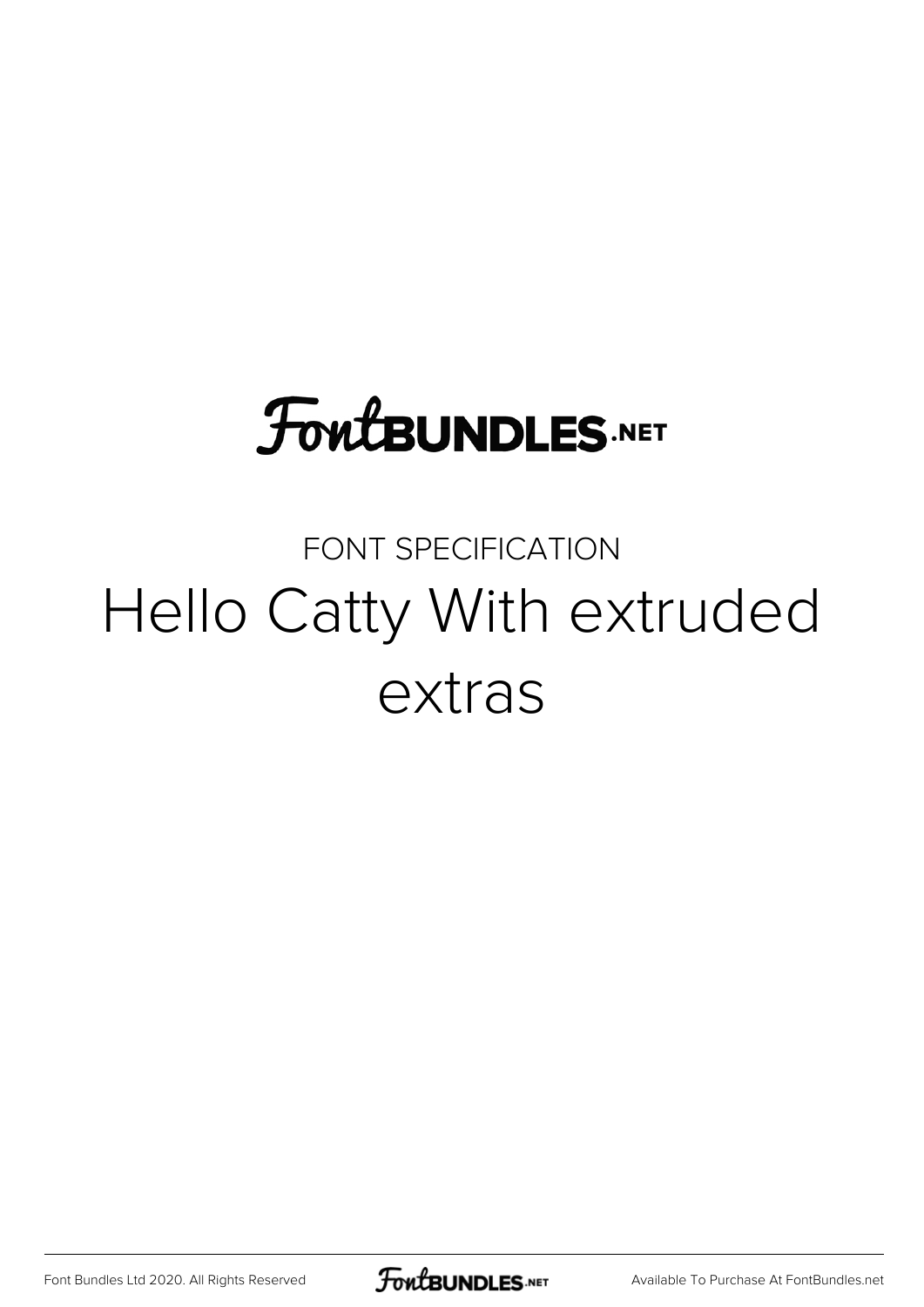#### Hello Catty Ending - Regular

**Uppercase Characters** 



Lowercase Characters



**Numbers** 



Punctuation and Symbols

All Other Glyphs

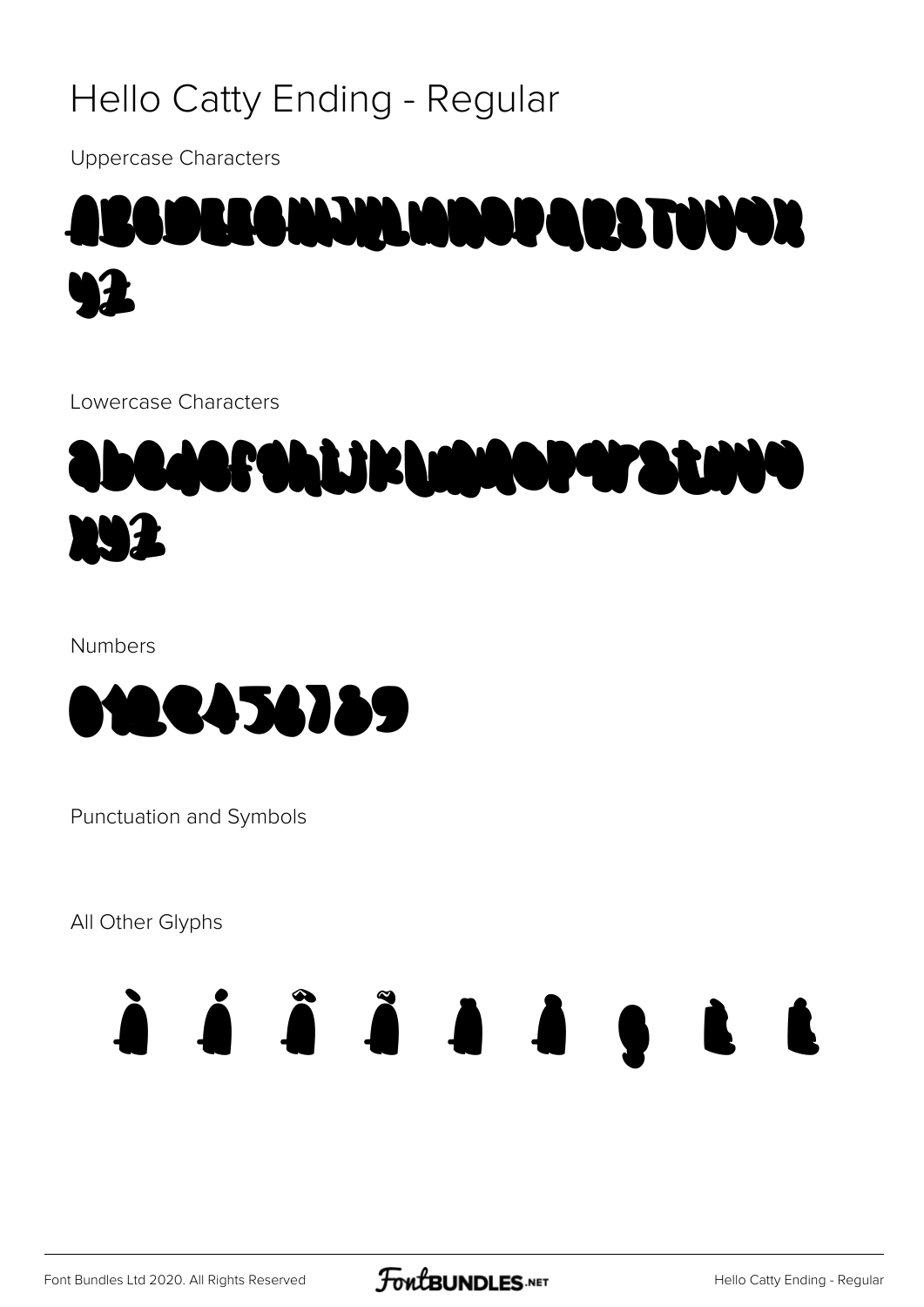# Ê Ë Ì Í Î Ï Ñ Ò Ó Ô Õ Ö Ù Ú Û Ü Ý à á â ã ä å ç è é ê ë ì í î ï ñ ò ó ô õ ö ù ú û ü ý ÿ Š s *Š*  $\sim$   $\sim$   $\sim$   $\sim$   $\sim$ ˛ ˜ ˝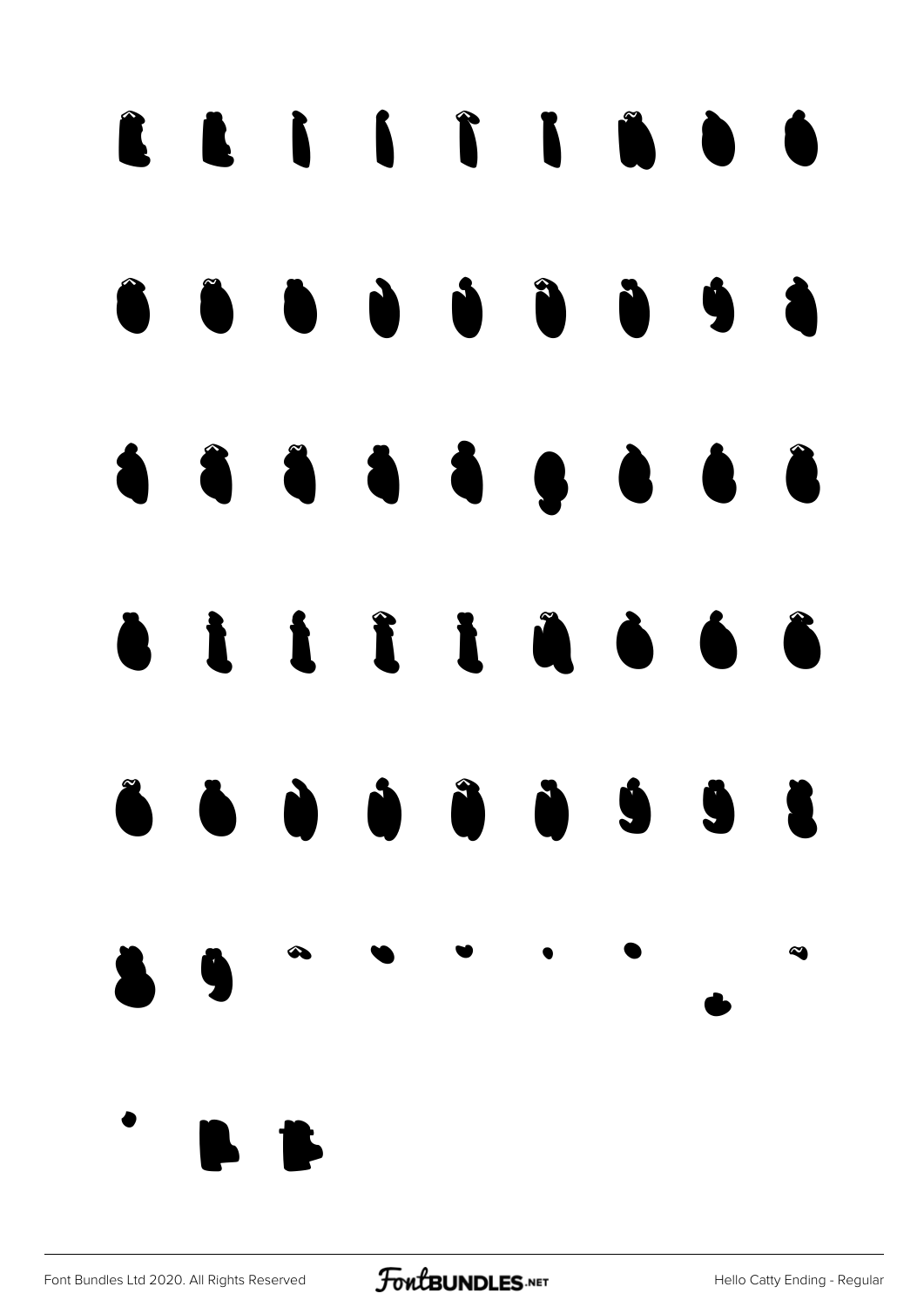#### Hello Catty Reguler - Regular

**Uppercase Characters** 

## ABCDEFGHIJKLMNOPQRSTUVWX  $42$

Lowercase Characters

## $d\,b\,C\,d\,C\,f\,9$ hij $\geq$ l w $\parallel$ w $\parallel$ O $\parallel$ O $\parallel$ Stu $\cup$ U  $X.92$

**Numbers** 

 $0193456789$ 

Punctuation and Symbols



All Other Glyphs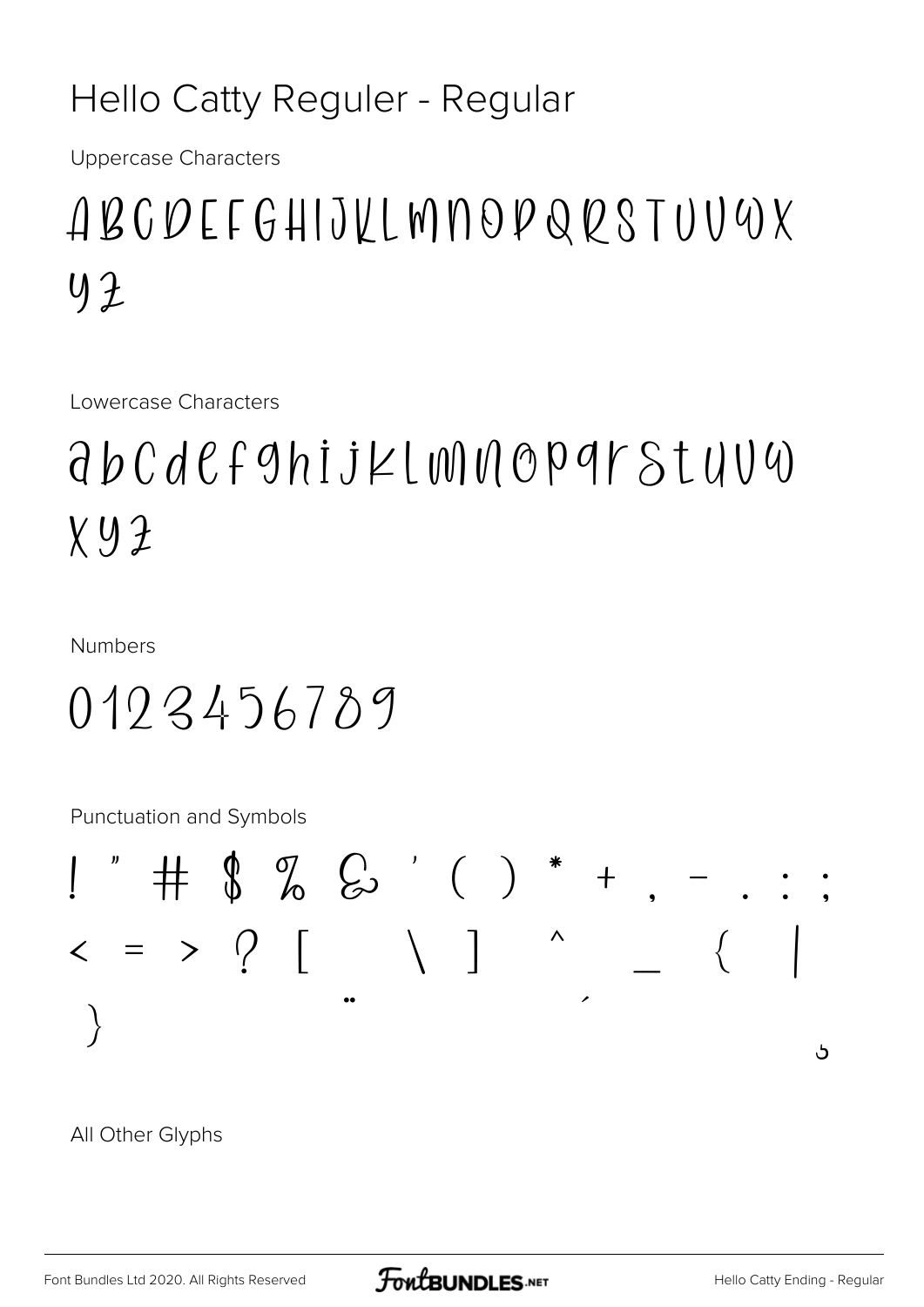